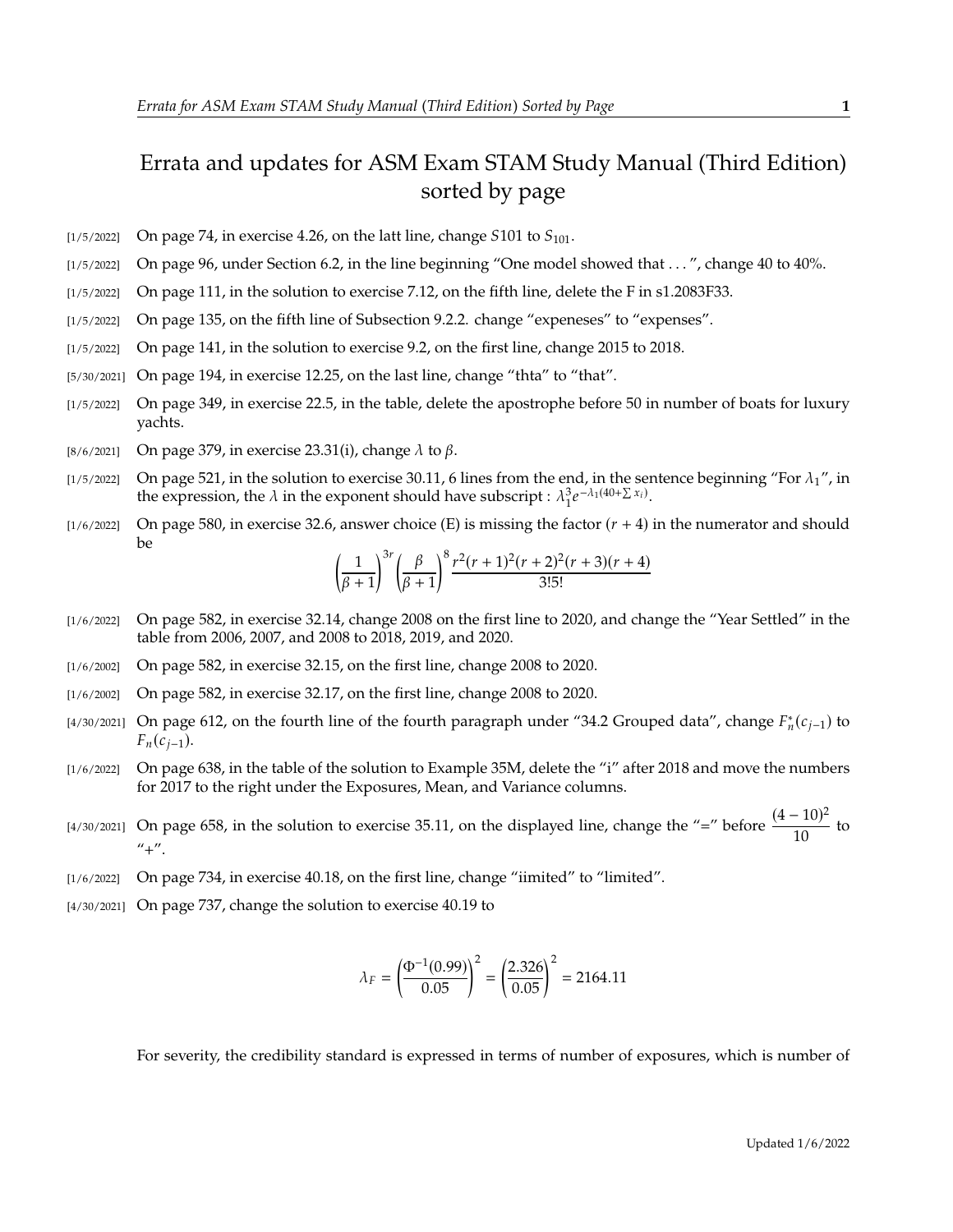claims. We had 1384 claims.

$$
e_X = 2164.11 \left( \frac{6,010}{55^2} \right) = 4,300
$$

$$
Z_X = \sqrt{\frac{1,384}{4,300}} = 0.567354
$$

For pure premium, the credibility standard is expressed in terms of number of exposures, which is number of policies. We have 21,000 policies. We divide the usual formula for the credibility standard in terms of number of expected claims by 0.085 to express it in terms of number of policies

$$
e_P = \frac{2164.11}{0.085} \left( 1 + \frac{6,010}{55^2} \right) = 76,044
$$

$$
Z_P = \sqrt{\frac{21,000}{76,044}} = 0.525506
$$

The absolute difference between credibility factors is **0.0418** . **(A)**

- [1/6/2022] On page 755, in exercise 41.33, on the second line, change "parametes" to "parameters". On the fourth line, change "sapled" to "sampled".
- [5/19/2021] On page 792, on the 10<sup>th</sup> line, change  $3\lambda e^{-3\lambda}$  to  $3e^{-3\lambda}$  (delete  $\lambda$ ). On the 11<sup>th</sup> and 17<sup>th</sup> lines, once apiece, change  $e^{-x/3}$  to  $e^{-3x}$ change  $e^{-x/3}$  to  $e^{-3x}$ .
- $[5/19/2021]$  On page 839, in the solution to exercise 45.13, on the first three displayed lines, change every x to q:  $f(x)$ should be  $f(q)$  and dx should be dq. Four changes.
- [5/19/2021] On page 868, in the solution to exercise 47.20, on the third line, chane 370,000 to 740,000. Replace the last three sentences of the solution with

The expected process variance is  $0.2(740,000)+0.8(28,000,000) = 22,548,000$ . Bühlmann's K is 22,548,000/2,433,600 = <sup>9</sup>.265286. The credibility factor is

$$
Z = \frac{3}{3 + 9.265286} = \boxed{0.2446}
$$
 (D)

- [5/19/2021] On page 872, one line above the heading "The exposure unit", insert "are" between "you" and "calculating".
- [8/22/2021] On page 896, in exercise 48.56, in statements (iv) through (vi), change "Risk group R" to "Risk group T".
- [8/22/2021] On page 897, in exercise 48.57, on the tenth line, change "Group SR" to "Group S'.
- [1/6/2022] On page 956, in the solution to exercise 50.14, on the fourth line, change  $\Gamma(1.5)$  to  $\Gamma(1.5)^2$ .
- [7/23/2021] On page 957, in the solution to exercise 50.17, replace the first two lines with:

Expected claims are  $0.2(1800) = 360$ . The limited fluctuation estimate is based on a credibility factor of  $Z = \sqrt{360/1083} = 0.5766$ , and is

$$
0.5766 \left(\frac{200}{1800}\right) + (1 - 0.5766)(0.2) = 0.1488
$$

Replace the last line with:

The percentage change is  $0.1724/0.1488 - 1 = +15.91\%$ . **(E)**